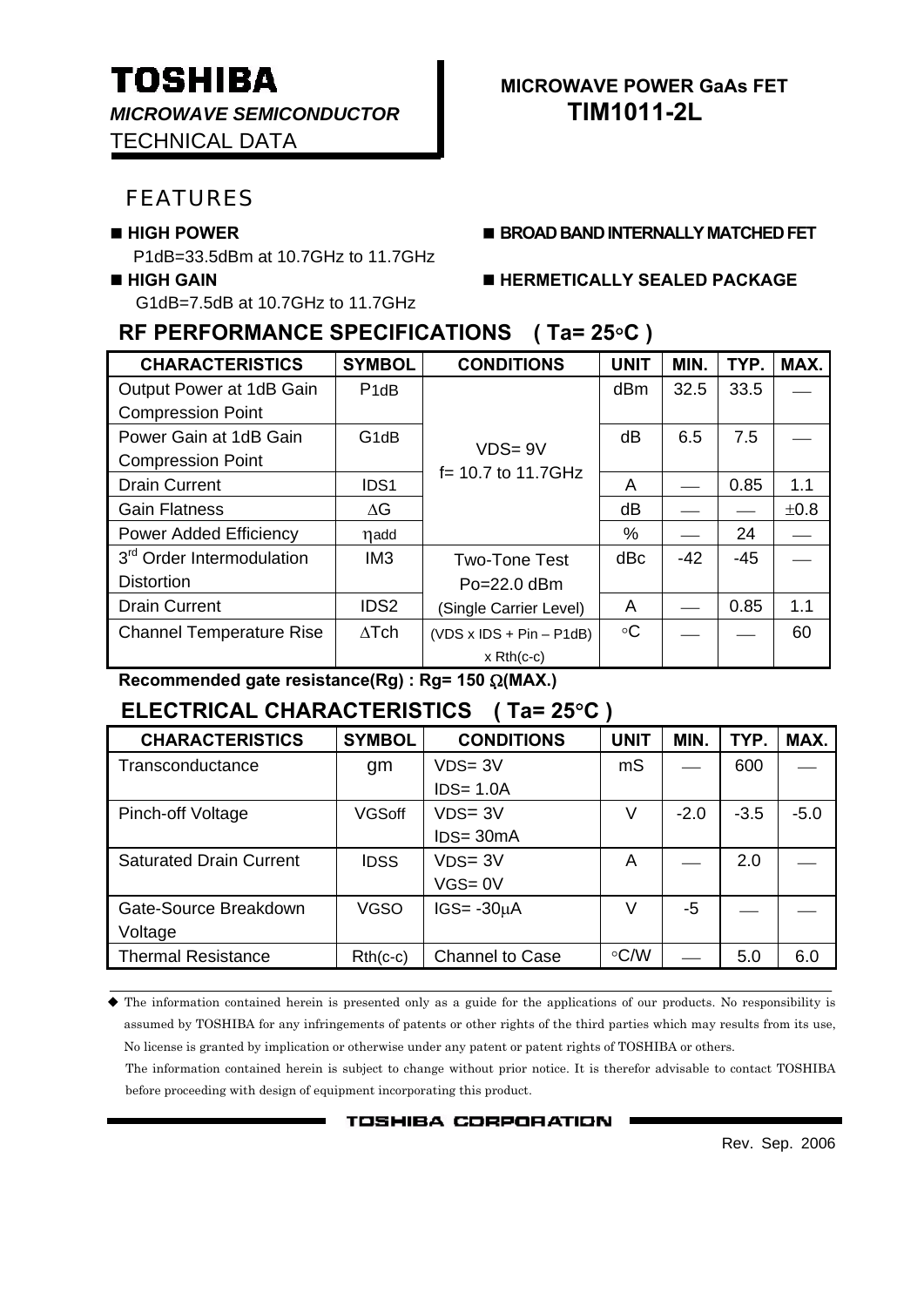# **ABSOLUTE MAXIMUM RATINGS ( Ta= 25**°**C )**

| <b>CHARACTERISTICS</b>                     | <b>SYMBOL</b> | UNIT | <b>RATING</b>   |
|--------------------------------------------|---------------|------|-----------------|
| Drain-Source Voltage                       | <b>VDS</b>    |      | 15              |
| Gate-Source Voltage                        | <b>VGS</b>    |      | -5              |
| <b>Drain Current</b>                       | IDS           |      | 2.6             |
| Total Power Dissipation (Tc= 25 $\circ$ C) | Pт            | W    | 25              |
| <b>Channel Temperature</b>                 | Tch           | ∘C   | 175             |
| <b>Storage Temperature</b>                 | Tstg          | ∘∩   | $-65$ to $+175$ |
|                                            |               |      |                 |

# **PACKAGE OUTLINE (2-9D1B)**



#### **HANDLING PRECAUTIONS FOR PACKAGE MODEL**

 **Soldering iron should be grounded and the operating time should not exceed 10 seconds at 260**°**C.**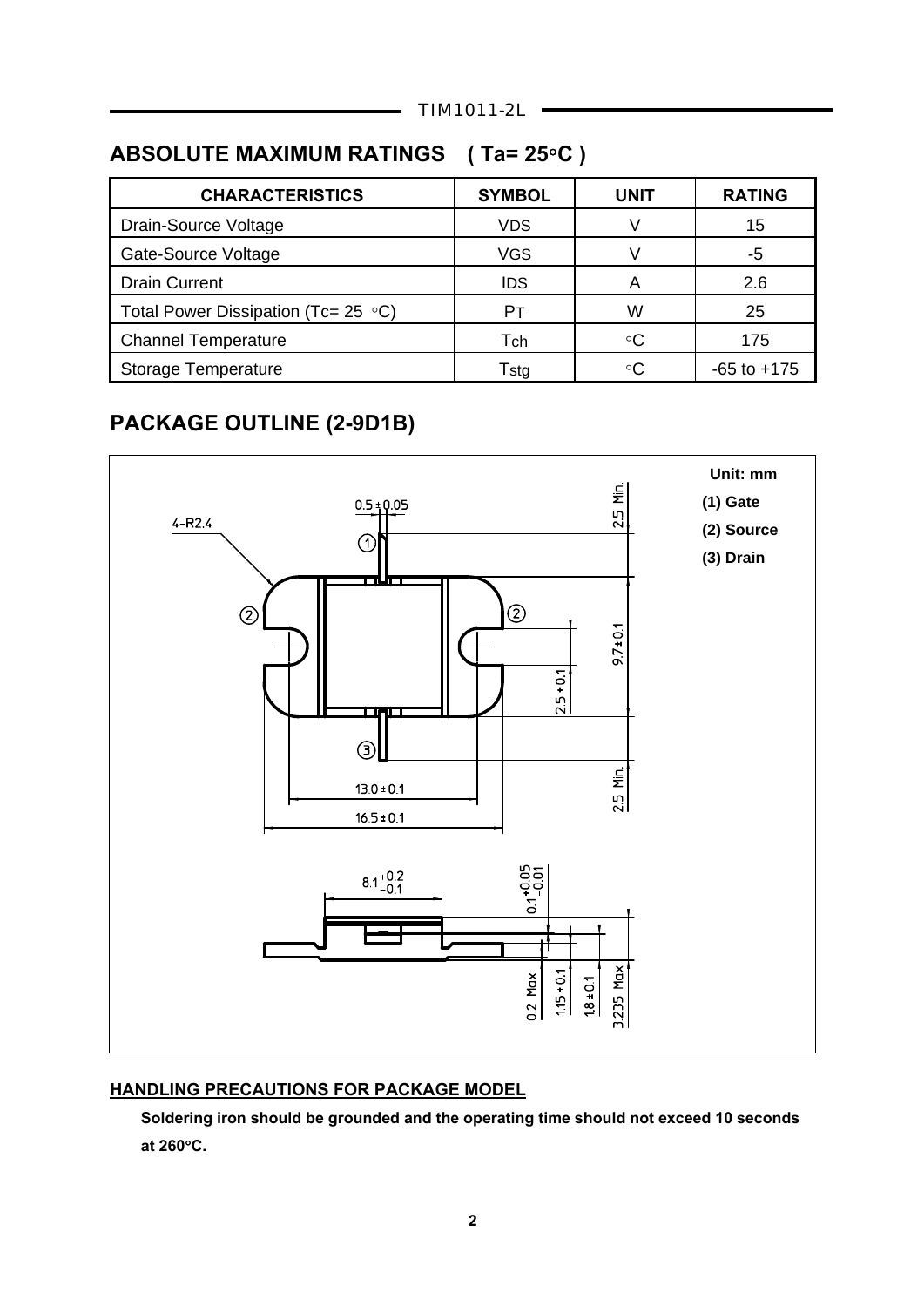

### **RF PERFORMANCE**







**Pin(dBm)**